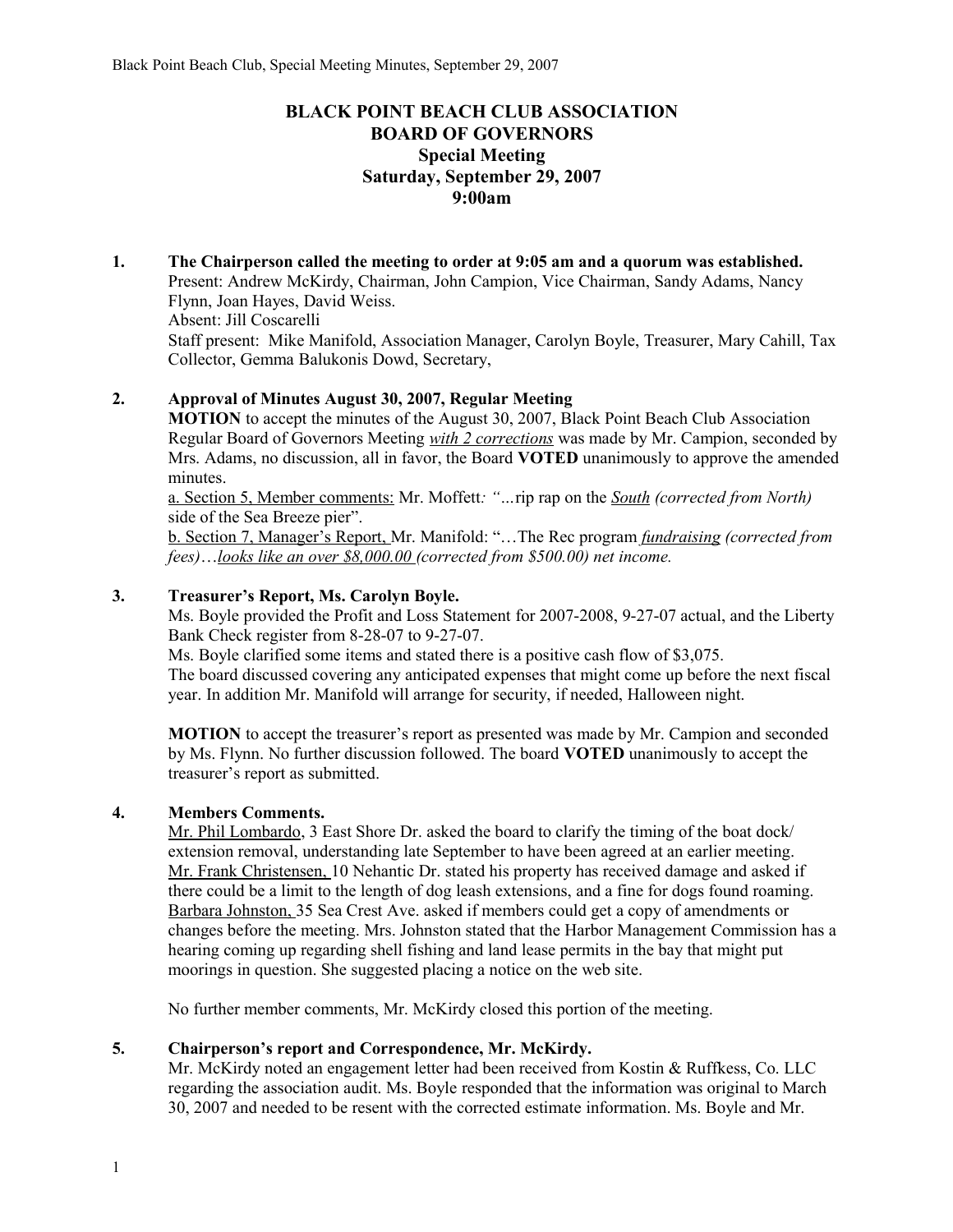Manifold will review the information and speak with the firm to obtain a new letter of agreement for a compilation versus an audit.

# **6. Manager's Report, Mr. Manifold**

Mr. Manifold reported on various items to the Board and some discussion followed:

- Labor Day, purchase a CPR Mouthpiece. Monday of Labor Day weekend a man collapsed on the beach. The guards were not at Main beach at the time, having ended summer duty. An ambulance was called, a doctor and other medical profession residents on the beach responded to give CPR. Follow-up confirmed the man was released from the hospital. Mr. Manifold asked the board to consider the purchase of a home defibrillator and thoughtful discussion followed. Mrs. Hayes suggested a CPR mouthpiece be added to the kit the beach manager carries, Mr. Manifold will take care of the update.
- Removal of the boat floats, look for previous decision. Mr. Manifold followed previous practice to remove the boat dock. He raised the question about timing. Mr. Weiss asked the board to clarify what he believed to be a previous board decision to leave the float/dock in place until the end of September. Some discussion followed. The secretary will research the minutes for any previous decision(s) and report to the chair to add at the next meeting.
- Painter has been working.
- Cleaning kayak launch, maintenance of weeds was done. Some discussion followed about maintaining the planting/mulching around the BPBC signs at Billow and the Club. Mr. Manifold could approach a member to take on this task next year.
- Tennis Courts Clay court condition and hand watering was discussed. Quality Electric checked wiring in a ground box. Plumbing may be at issue for even water coverage. Jordan Brook Sprinkler will meet with Mike on Friday.
- Walkway removal Nebelung will do the work this week.
- Removal of Tree at 46 Sea Spray
- Playground equipment review Mike will speak with Dave Putnam of Parks and Rec to get a review for operation and upgrade of the playground equipment. Some money is available from the general fund not a specific fund for just the Rec program.
- Grass Blue Heron CT. right-of way Mr. Manifold asked for procedural plan for the re-seeding of the right-of way at Blue Heron Ct. Much discussion followed with a decision to discuss this further at the next meeting.
- Rip Rap placement at piers Mr. Weiss asked if rocks had been placed in the piers. After some discussion it was agreed Mr.Campion, Mr. Manifold and Mr. Weiss would evaluate the piers for rip rap placement and report back to the board at the next meeting.

# **7. Tax Collector's Report Mrs. Cahill**

Mrs. Cahill commented on the disbursement of payment and continued non-payment of taxes. \$157,186 has been collected with \$2,913 delinquent. Letters went out in October with liens scheduled for November. She asked if a collection agency or other method might be used to clear up the books. Some discussion followed, and it was decided the board would look into the possibility of municipality collection options.

# **8. Committee Reports**

# **1. Administration**,

- Mr. McKirdy and Ms. Flynn have been working on an updated Association Policy Manual to put all items in one place.
- **Proposed Ordinance,** Mr. McKirdy provided the board with a copy of the "Proposed Ordinance Confirming the Terms of Office of Members of the Zoning Commission and the Zoning Board of Appeals". (ordinance attached)
- **Public Hearing** On **MOTION** by Joan Hayes, seconded by John Campion, the board moved to approve a Public Hearing on Thursday October 25, 2007, 6:30pm, for the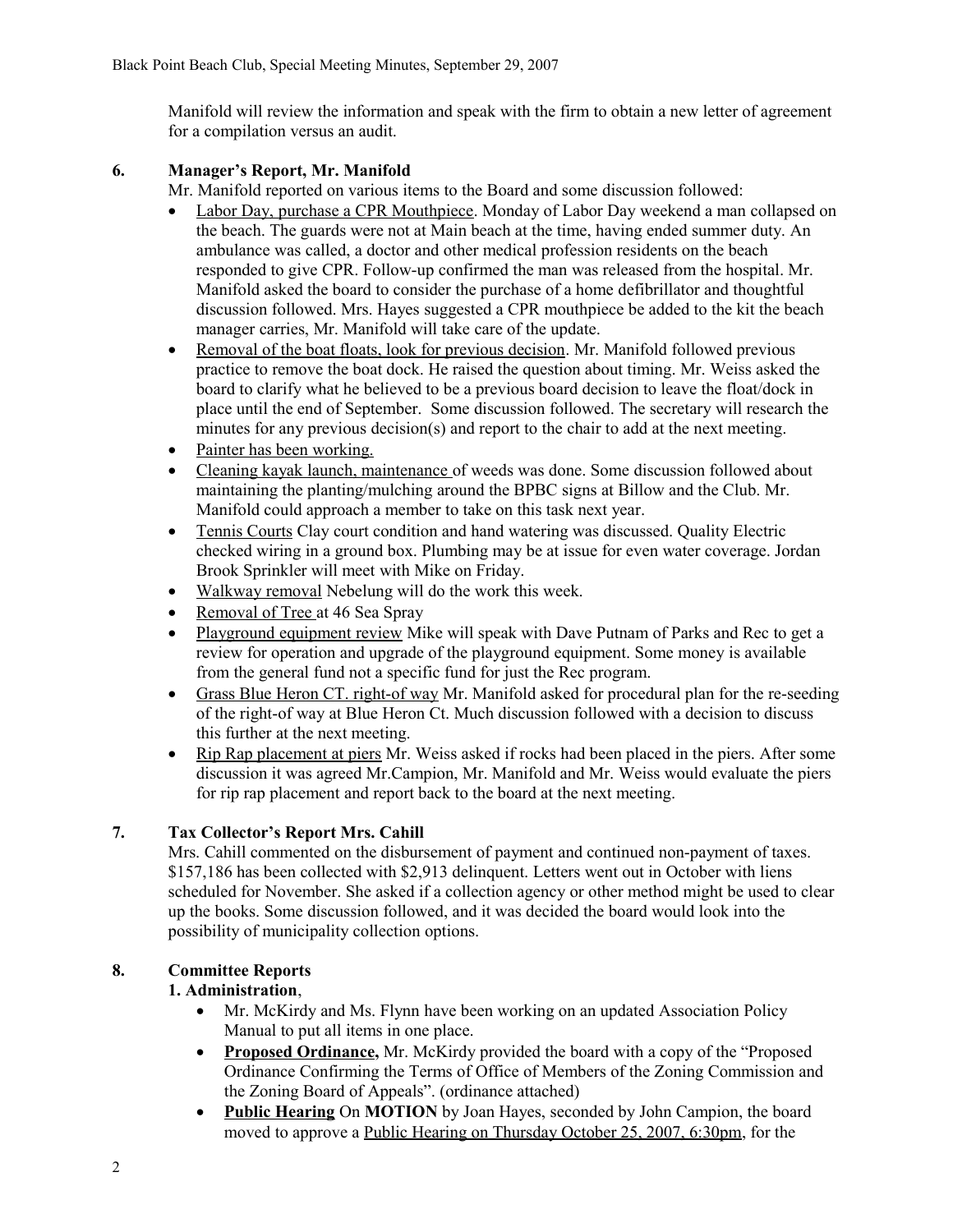purposes of hearing public comment toward the "Proposed Ordinance Confirming the Terms of Office of Members of the Zoning Commission and the Zoning Board of Appeals". All in favor, no objections, the **VOTE** was **unanimous** (public hearing notice attached)

- Term Limits Mr. McKirdy provided a copy from Article III of the By-Laws, section #8 for the board to consider and discuss as an action item on the agenda for the next meeting. Article reads as follows: *"Sec. 8 Term Limits. Members of the Board of Governors shall be eligible for election to not more than two consecutive terms of three years each, provided that an individual appointment to an unexpired term of two years or less may serve not more than eight consecutive years. Any person who had served two consecutive terms on the Board shall again be eligible for election after the interval of three years".*
- Rules and Regulations Board members were e-mailed copies of the existing Rules and Regulations to review for discussion and update during the meeting. Some time was spent on this task, the Chair asked members to continue work at the next meeting.

# **2. Capital Improvements**,

- Acoustical Repair at Club house Mr. Campion and Mrs. Adams reported that the bid process for acoustical repair at the clubhouse is not complete. Of the contractors contacted, 4-5 contractors have not responded. They realized the job is small and are still searching. They asked the board to consider discussing if a small contractor or local builder would be possible and could do a good job.
- One time cleaning of the interior of the Club House Mrs. Adams spoke with ServiceMaster regarding cleaning the clubhouse and paneling. She will meet with them to have a site visit to get an accurate estimate.

# **3. Social Committee, Mrs. Hayes**

- September 22, 2007 Dance Mrs. Hayes reported the Fall dance was a success. Joan presented Tom Hayes' expense break out: Income totaled \$720, expenses \$171, total contribution toward the **Clubhouse Acoustical fund: \$548.62** Fun music from the 50's, 60's and 70's was enjoyed, great decorations, door prizes and the company of friends.
- The Board of Governors wishes to thank all those involved with the Dance: especially Tom and Joan Hayes, Joan and Peter Diresta, Margaret and Jim Pillion, John and Pat Campion, Lil and Rich Diachenko and Franco's Laser tag (for the sound system).
- The building occupancy/capacity with and with out tables and chairs was discussed to get the board thinking about items in the future.

# **9. Old Business**

- Tribute to Jim Beebe The board took into thoughtful discussion the intention and tribute for Jim Beebe, as requested by a member during the Annual Informational Meeting. A plan emerged to create a suitable plaque to present to the Beebe family in honor of Jim's dedication and kinship in Black Point. Mr. McKirdy will research and report findings at the next meeting.
- DEP proposed regulations The secretary reported the DEP petition, organized and signed by members at the Annual Informational Meeting, had been sent to the DEP as requested.
- DEP proposed Regulations Mr. McKirdy read aloud a letter sent to the board by Rep. Ed Jutilla regarding the DEP proposed regulations.

### **10. New Business**

# **1. Schedule of Meetings- 2008**

Mr. McKirdy provided a 2008 meeting schedule for the board to consider. The Board decided to change the proposed meeting on March 27 to April 3.